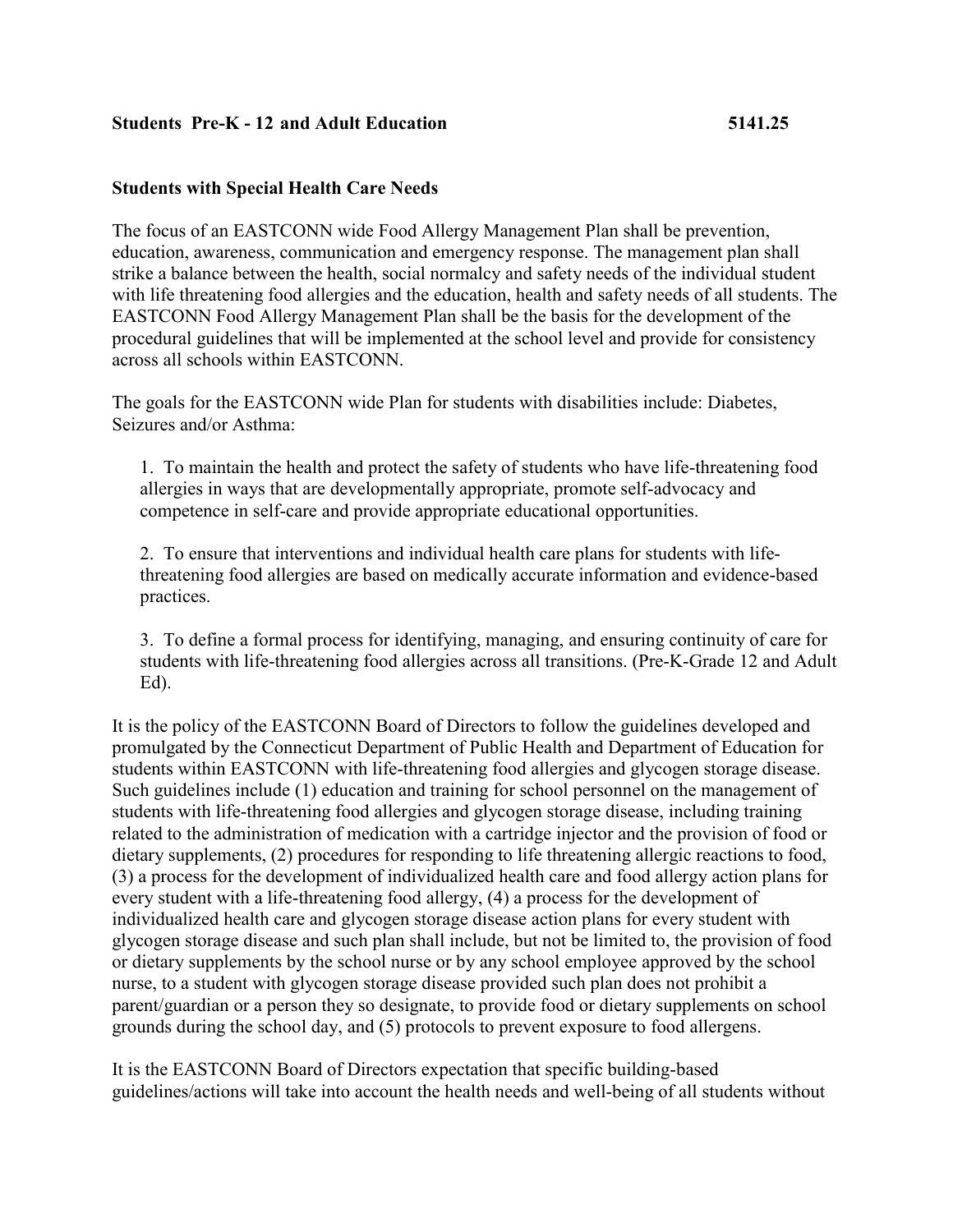discrimination or isolation of any student. It is the EASTCONN Board of Directors belief that education and open and informative communication are vital for the creation of an environment with reduced risks for all students and their families. In order to assist students with lifethreatening allergies to assume more individual responsibility for maintaining their safety as they grow, it is the policy of the EASTCONN Board of Directors that guidelines shift as children advance through the primary grades and through secondary school.

EASTCONN's plan for managing students with life-threatening food allergies shall be posted on the EATCONN's website (and/or on the website of each school within EASTCONN)).

*Note: In the absence of an Agency or individual school website, it is suggested that the plan for managing students with life-threatening allergies be included in the student/parent handbook of each school.)*

(cf. 5141 - Student Health Services)

(cf. 5141.21 - Administering Medication)

- (cf. 5141.23 Students with Special Health Care Needs)
- (cf. 5141.3 Health Assessments)
- (cf. [5145.](http://z2policy.cabe.org/cabe/DocViewer.jsp?docid=322&z2collection=core#JD_5145)4 Nondiscrimination)

Legal Reference: Connecticut General Statutes

[10-](http://www.cga.ct.gov/2011/pub/Title10.htm)15b Access of parent or guardian to student's records.

[10-](http://www.cga.ct.gov/2011/pub/Title10.htm)154a Professional communications between teacher or nurse and student.

[10-](http://www.cga.ct.gov/2011/pub/Title10.htm)207 Duties of medical advisors.

[10-](http://www.cga.ct.gov/2011/pub/Title10.htm)212a Administrations of medications in schools

[10-](http://www.cga.ct.gov/2011/pub/Title10.htm)212c Life threatening food allergies; Guidelines; Agency plans, ass amended by P.A.  $12-198$  $12-198$ 

[10-](http://www.cga.ct.gov/2011/pub/Title10.htm)212a(d) Administration of medications in schools by a paraprofessional

[10-](http://www.cga.ct.gov/2011/pub/Title10.htm)220i Transportation of students carrying cartridge injectors

[52-](http://www.cga.ct.gov/2011/pub/Title52.htm)557b Good Samaritan Law. Immunity from liability for emergency medical assistance, first aid or medication by injection

PA 05-104 An Act Concerning Food Allergies and the Prevention of Life-Threatening Incidents in Schools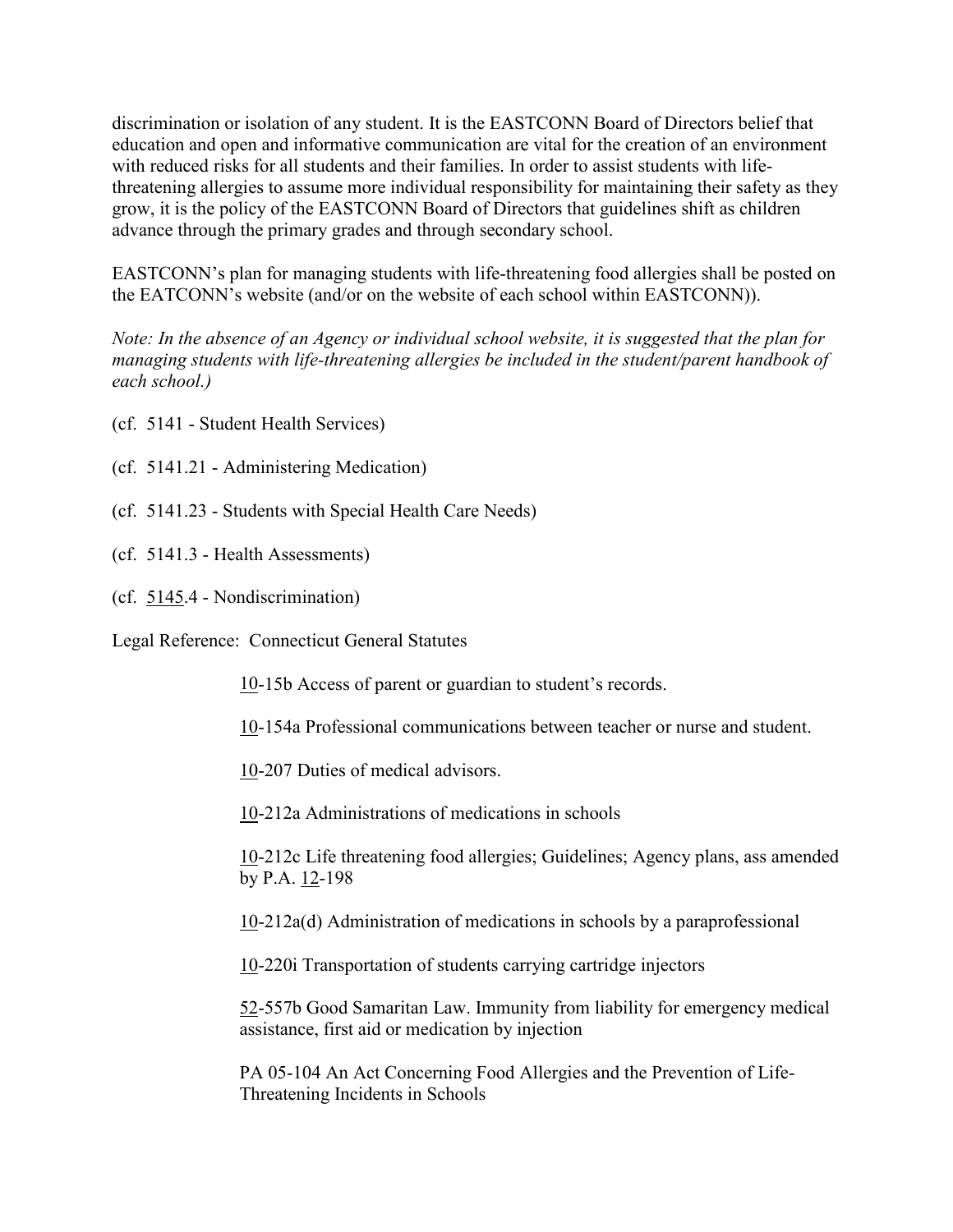PA 05-144 and 05-272 An Act Concerning the Emergency Use of Cartridge Injectors

The Regulations of Connecticut State Agencies section [10-](http://www.cga.ct.gov/2011/pub/Title10.htm)212a through 10-212a-7

Federal Legislation

Section 504 of the Rehabilitation Act of 1973 (29 U.S.C. 794 § 504; 34 C.F.R. § 104 et seq.)

Americans with Disabilities Act (ADA) of 1990 (42 U.S.C. §12101 et seq.; 29C.F.R. §1630 et seq.

The Family Education Rights and Privacy Act of 1974 (FERPA)

The Individuals with Disabilities Education Act of 1976 (IDEA) (20 U.S.C. § 1400 et seq.); 34 C.F.R. § 300 et seq.

FCS Instruction783-2, Revision 2, Meal substitution for medical or other special dietary reasons.

P.A. 09-155 An Act Concerning the Use of Asthmatic Inhalers and Epinephrine Auto-Injectors While at School

*Land v. Baptist Medical Center*, 164 F3d 423 (8th Cir. 1999) *Policy adapted:*

*Policy Adopted: 8/27/19*

*Revised:10/27/2020*

Emergency Medical Care Plan – ALLERGY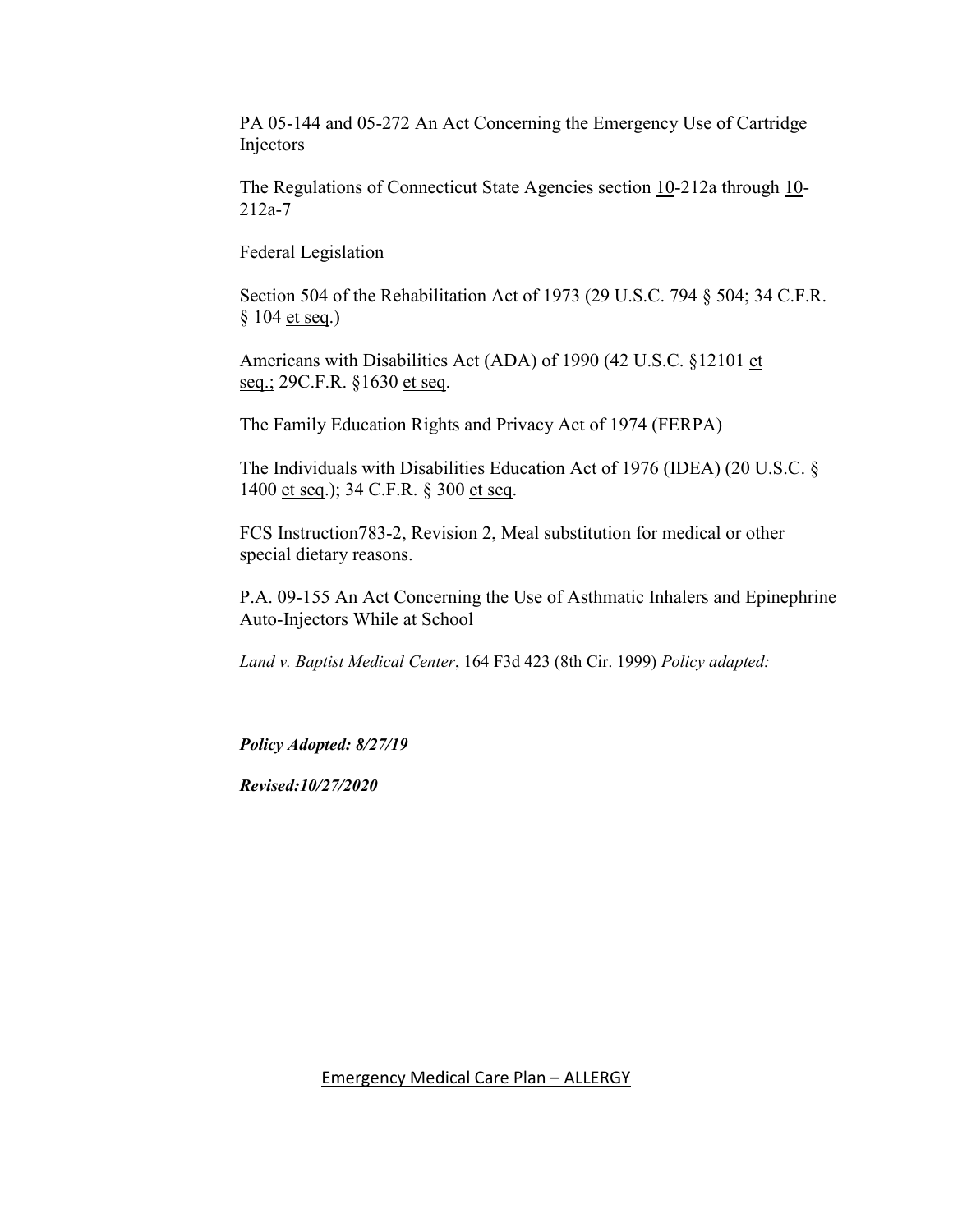## Student Name:

Date of Birth:

Relevant Diagnosis: severe allergy to:

• Asthma History; Yes/No

## Drug Allergies:

Parent/Guardian – Emergency Contacts:

Physician:

Emergency Medications:

Staff Trained for Medications:

Possible Complications:

• **Anaphylactic Shock** 

### Possible Symptoms:

- Rash, itching (with or without hives), sudden nasal congestion
- Wheezing, coughing, excessive clearing of throat
- Difficulty swallowing
- Swelling of eyes, lips, face, tongue, or throat
- Sweating and increased anxiety
- Dizziness/fainting
- Sudden vomiting/diarrhea

# Plan of Action – if allergen exposure and any of the above symptoms occur:

- 1. Observe closely
- 2. If any itching, give Benadryl\_\_\_\_\_mg PO per MD order